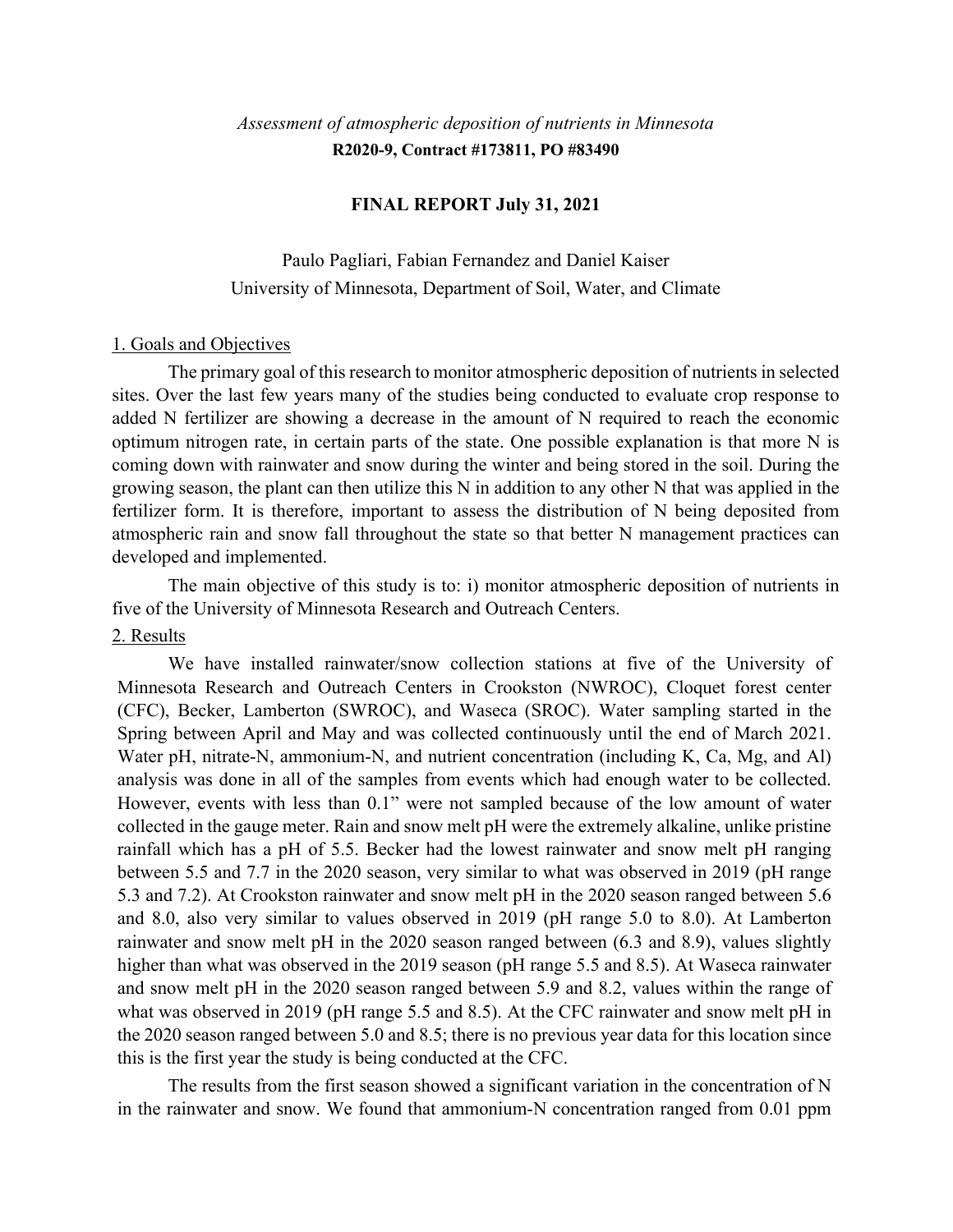and was as high as 16.6 ppm in one particular event, and nitrate-N concentration ranged from 0.01 ppm to 1.4 throughout the state. However, most of the time the ammonium-N and nitrate-N concentrations were below 6 and 1 ppm, for ammonium-N and nitrate-N, respectively. The total amount of ammonium-N measured between April 2019 to March 2020 was 4.7, 1.4, 7.1, 9.7, and 10.1 lb ac<sup>-1</sup> at Becker, CFC, SROC, SWROC, and NWROC respectively. The total amount of nitrate-N was much less and was about 1 lb ac<sup>-1</sup> at all locations. Total N measured at all locations was 8.2, 8.0, 8.5, 22.1, 25.4 lb  $ac^{-1}$  at Becker, CFC, SROC, SWROC, and NWROC, respectively.

Ammonium-N and nitrate-N seasonal behavior were specific to each nutrient. Ammonium-N concentrations tended to be highest in the winter and early spring. In contrast, nitrate-N concentrations tended to be higher in the late spring and early summer.

#### Becker

Rainfall total reported at Becker was 17" from April 2020 to March 2021. Rainfall water pH has been found to be highly variable and on rainfall below 0.5", the pH fluctuated between 5.2 and 7.7. Whereas in events with more than 0.5" of rainfall the pH tends to be below 6.0, or more alkaline. The amount of rainfall in each event was evenly distributed throughout the year with very few events greater than 1". Nitrate-N concentration in the rainwater was very low and ranged between 0.01 ppm to 0.51 ppm. Ammonium-N was more concentrated and ranged between 0.02 to 11.5 ppm. There was no relationship between N concentration in the water and amount of precipitation.

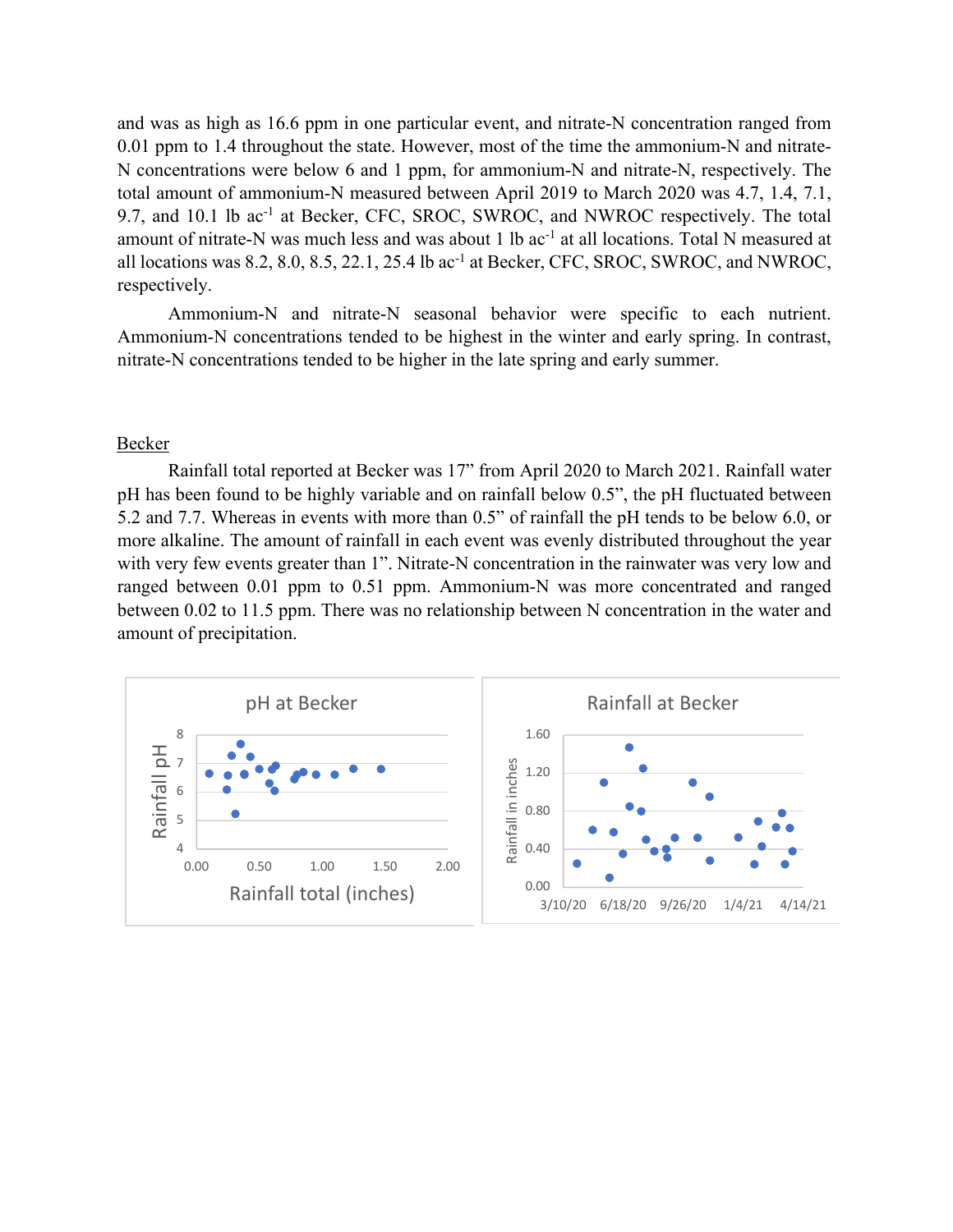

# **Crookston**

Rainfall total reported at Crookston was 18" from April 2020 to March 2021. Rainfall water pH was highly variable; however, the pH was higher than what was observed at Becker. At Crookston rainwater pH was always above 6.0 (ranging between 6.0 and 8.0) in all events except one. The amount of rainfall in each event was evenly distributed throughout the year with very several events higher than 1", 2.7" being the highest. The majority ranged between 0.1 and 1". Nitrate-N concentration in the rainwater was very low and ranged between 0.01 ppm to 0.95 ppm. Ammonium-N had higher concentrations than nitrate-N and ranged between 0.06 and 16.6 ppm (very likely that the 16.6 ppm value is an outlier). Ammonium-N concentration tended to be higher in rainfall events that were below 1".

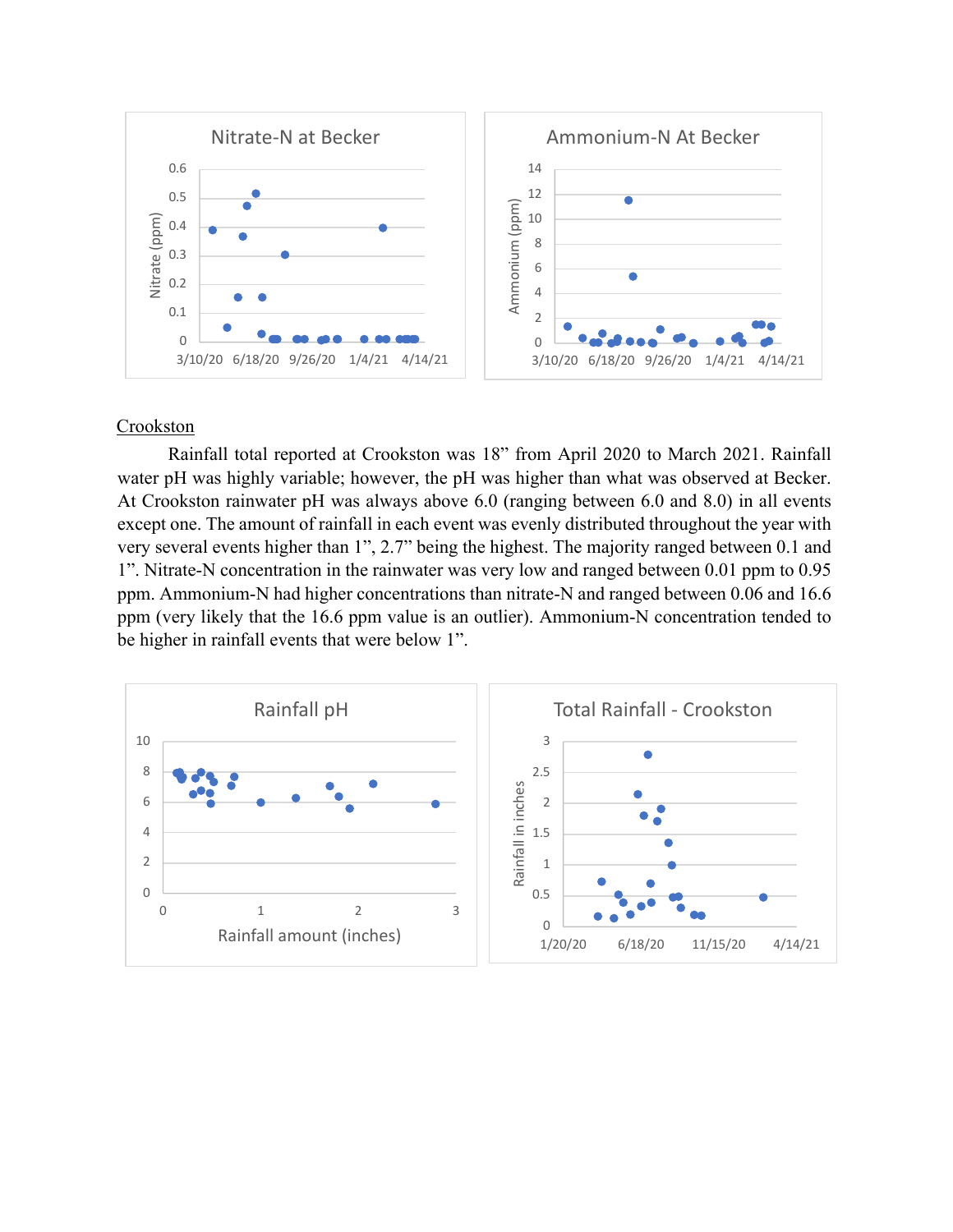

#### **Lamberton**

Rainfall total reported at Lamberton was 28.6" from April 2020 to March 2021. Rainfall water pH was also highly variable. At Lamberton rainwater pH was never below 6.0 (ranging between 6.3 and 8.9) regardless of rainfall amount. The amount of rainfall in each event was evenly distributed throughout the year with very several events higher than 1", 2.5" being the highest. Nitrate-N concentration in the rainwater was very low and ranged between 0.01 ppm to 1.1 ppm. Ammonium-N had higher concentrations than nitrate-N and ranged between 0.03 and 4.9 ppm.

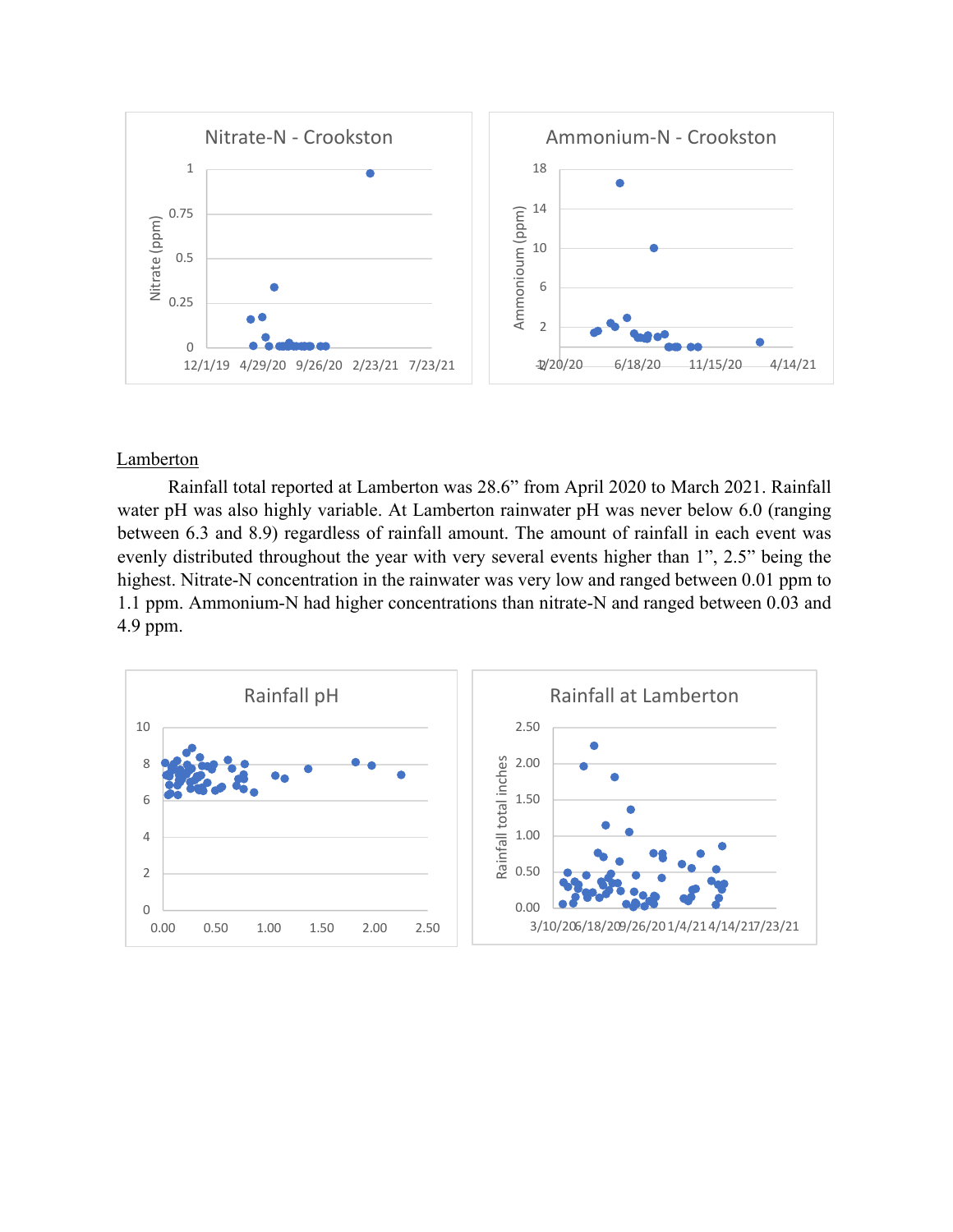

#### Waseca

Rainfall total reported at Waseca was 31.9" from April 2020 to March 2021. Rainfall water pH was also highly variable. At Waseca rainwater pH was mostly above 6.0 (ranging between 5.9 and 8.2). The amount of rainfall in each event was evenly distributed throughout the year with several events higher than 1", 4.4" being the highest. Nitrate-N concentration in the rainwater was very low and ranged between 0.01 ppm to 0.57 ppm. Ammonium-N had higher concentrations than nitrate-N and ranged between 0.05 and 2.27 ppm. Ammonium-N concentration tended to be higher in the summer and during rainfall events that were below 1.0".

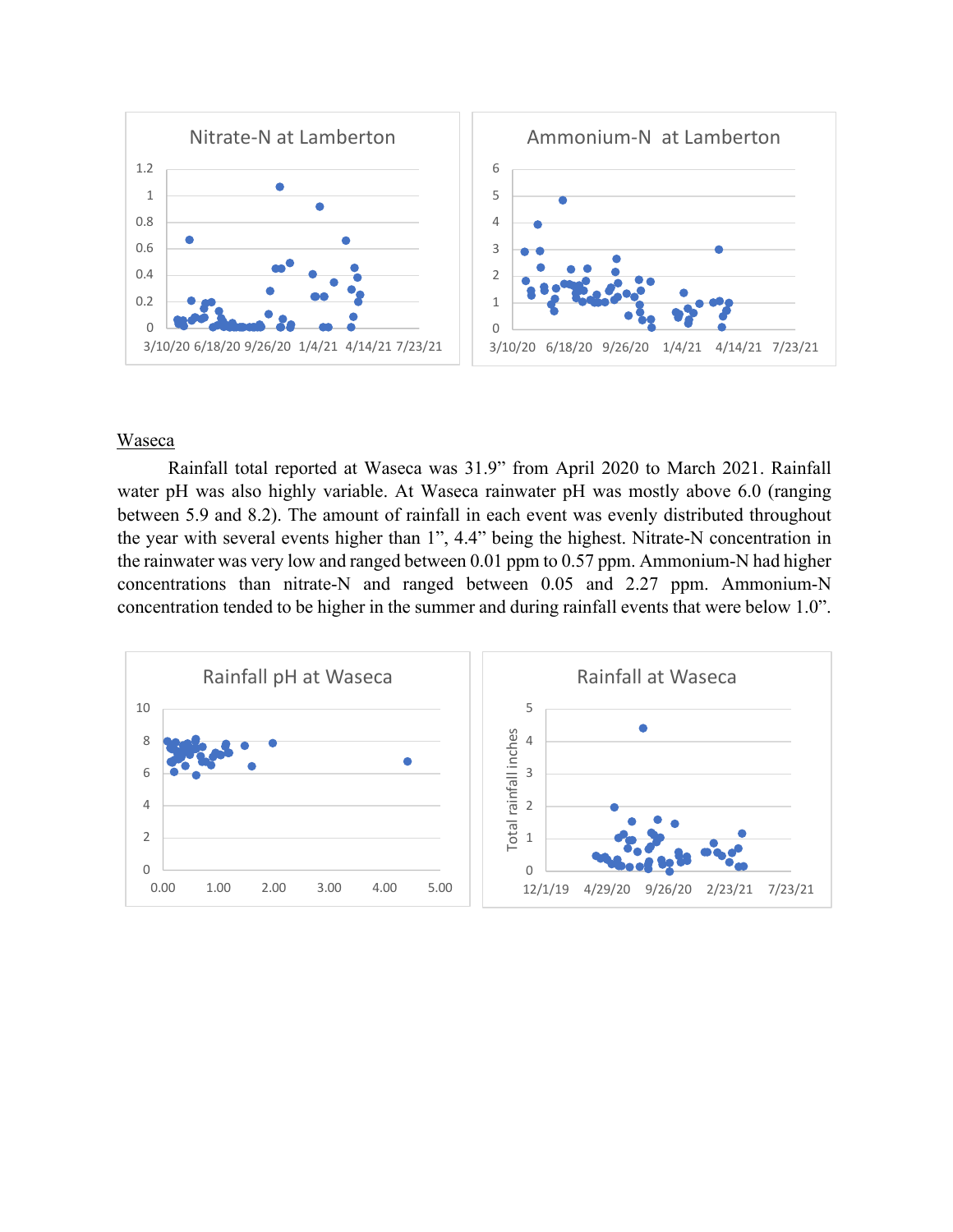

# CFC

Total rainfall total reported at the CFC was 21.9" from April 2020 to March 2021. Rainfall water pH was as similar to the other locations and ranged between 5.0 and 8.5. The amount of rainfall in each event was evenly distributed throughout the year with several events higher than 1", 1.94" being the highest. Nitrate-N concentration in the rainwater was very low and ranged between 0.01 ppm to 1.43 ppm. Ammonium-N had higher concentrations than nitrate-N and ranged between 0.05 and 2.75 ppm.

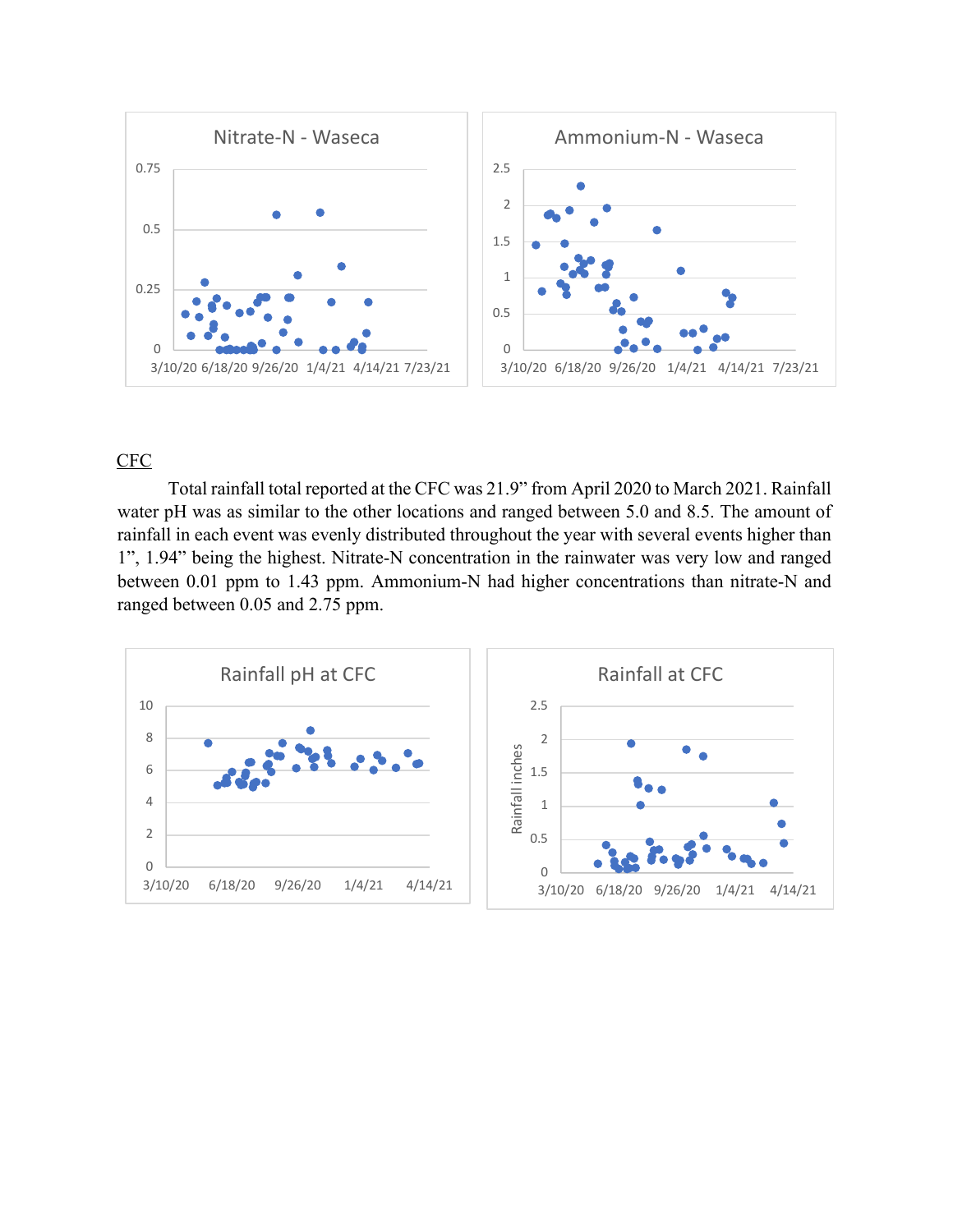

# Alkali and Alkali earth metals

In the samples collected from April 2020 and March 2021 were also used to measure the concentrations of Al, Ba, Ca, K, Mg, and Sr. Table 1 shows the total amount of those nutrients being deposited during the season. There were low amounts of Al, Ba and Sr being deposited, while there were slightly higher levels of Ca, K, and Mg compared with Al, Ba, and Sr. However, the amount of alkali and alkali earth metals being deposited was variable throughout the study as can be seen by the variation among the locations used in the study. The presence of these metals could help explain the high pH of rainfall water and melted snow. More data is needed to help link any potential relationship between pH and the present of these metals in the rain and snow samples.

#### **Summary**

The results of this research showed that the amount of nutrient in rainfall changes not only throughout the season but also by the amount of water in each precipitation event. Although the total amount of N we observed in the first year of the study were not as high as expected, they were still higher than what is reported by other national programs. Most interestingly was the water pH and how much it differs from what NOAA reports for the state. We were at least one unit higher than what is reported. The reason for this discrepancy is not known yet and warrant further investigations. The presence of high levels of Ca and K could be the reason for the high pH observed in the study. This is the first year that alkali and alkali earth metals have been measured in the study. It will be important to continue monitoring the concentration of those elements in rainfall and snow samples in the future years the study is conducted.

The PI and Co-Pis would like to thank the MDA-AFREC for providing the funding used to generate the data for this research.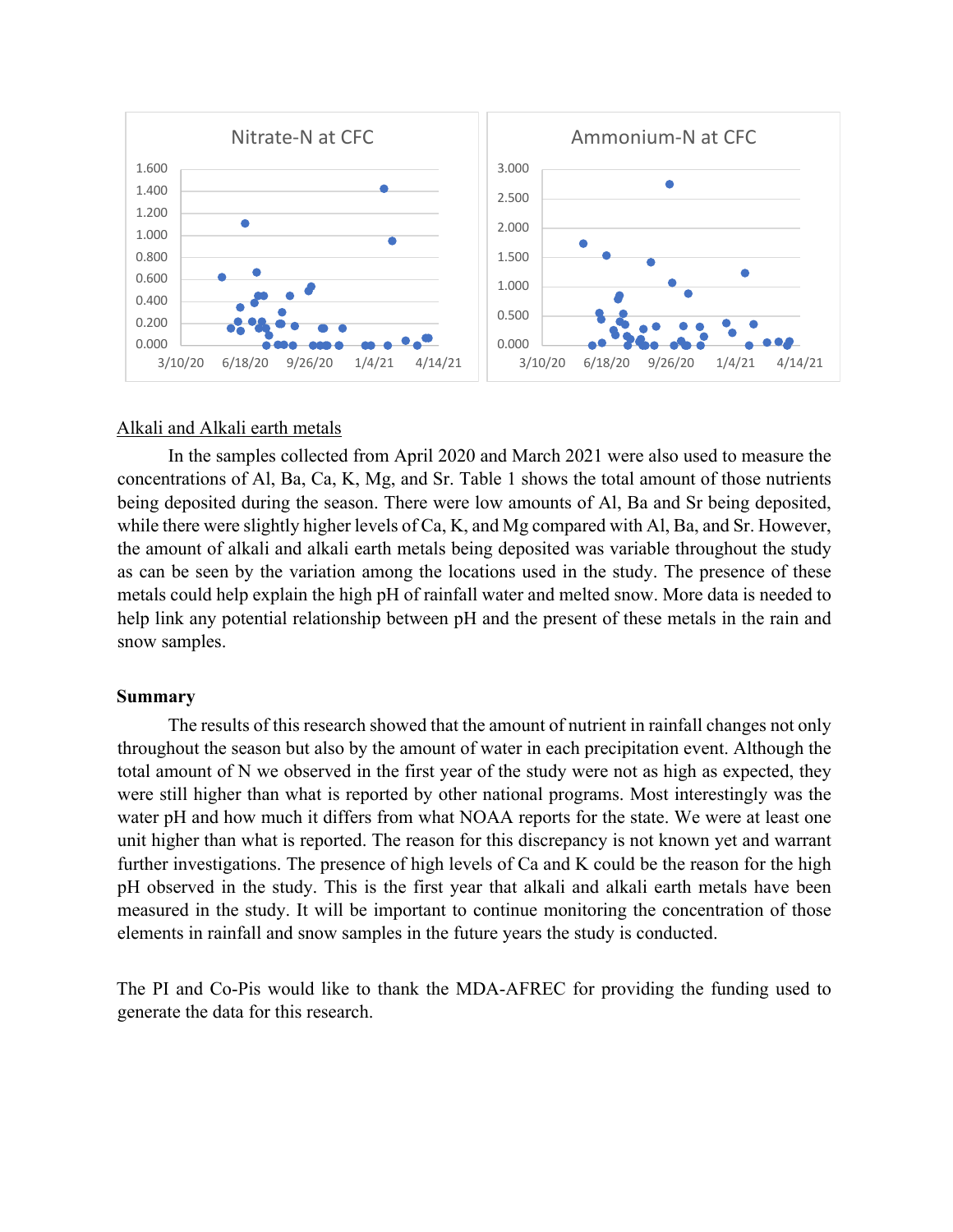| Location     | TP       | NO <sup>3</sup> | $NH_4$ <sup>+</sup> | TN    | Al    | Ba                     | Ca   | K    | Mg      | <b>Sr</b> | Rain total 2020 | Snow total |
|--------------|----------|-----------------|---------------------|-------|-------|------------------------|------|------|---------|-----------|-----------------|------------|
|              |          |                 |                     |       |       | $lbs$ ac <sup>-1</sup> |      |      |         |           | mches           |            |
| <b>CFC</b>   | $---$    | 0.7             | 1.4                 | $---$ | 0.7   | 0.01                   | 3.39 | 18   | 0.7     | 0.01      | 22              | 52         |
| <b>SROC</b>  | $0.27\,$ | $0.8\,$         | 7.1                 | 8.5   | 1.2   | 0.10                   | 11.9 | 19   | 2.9     | 0.04      | 32              | 49         |
| <b>SWROC</b> | 0.31     | $0.8\,$         | 9                   | 22.1  | 0.8   | 0.06                   | 19.2 | 4    | 3.4     | 0.03      | 29              | 40         |
| <b>NWROC</b> | 0.08     | 0.2             | 10                  | 25.4  | 0.5   | 0.03                   | 6.8  | 4    | 4.8     | 0.03      | 18              | 18         |
| Becker       | 0.05     | 0.4             |                     | 8.2   | $---$ | $- - -$                | ---  | $--$ | $- - -$ | $---$     |                 | 15         |

Table 1. Summary of nutrient load in rainfall and snow during the 2020/2021 season.

--- These samples were not analyzed because there was not enough sample collected for the additional tests needed to determine the missing nutrient loads.